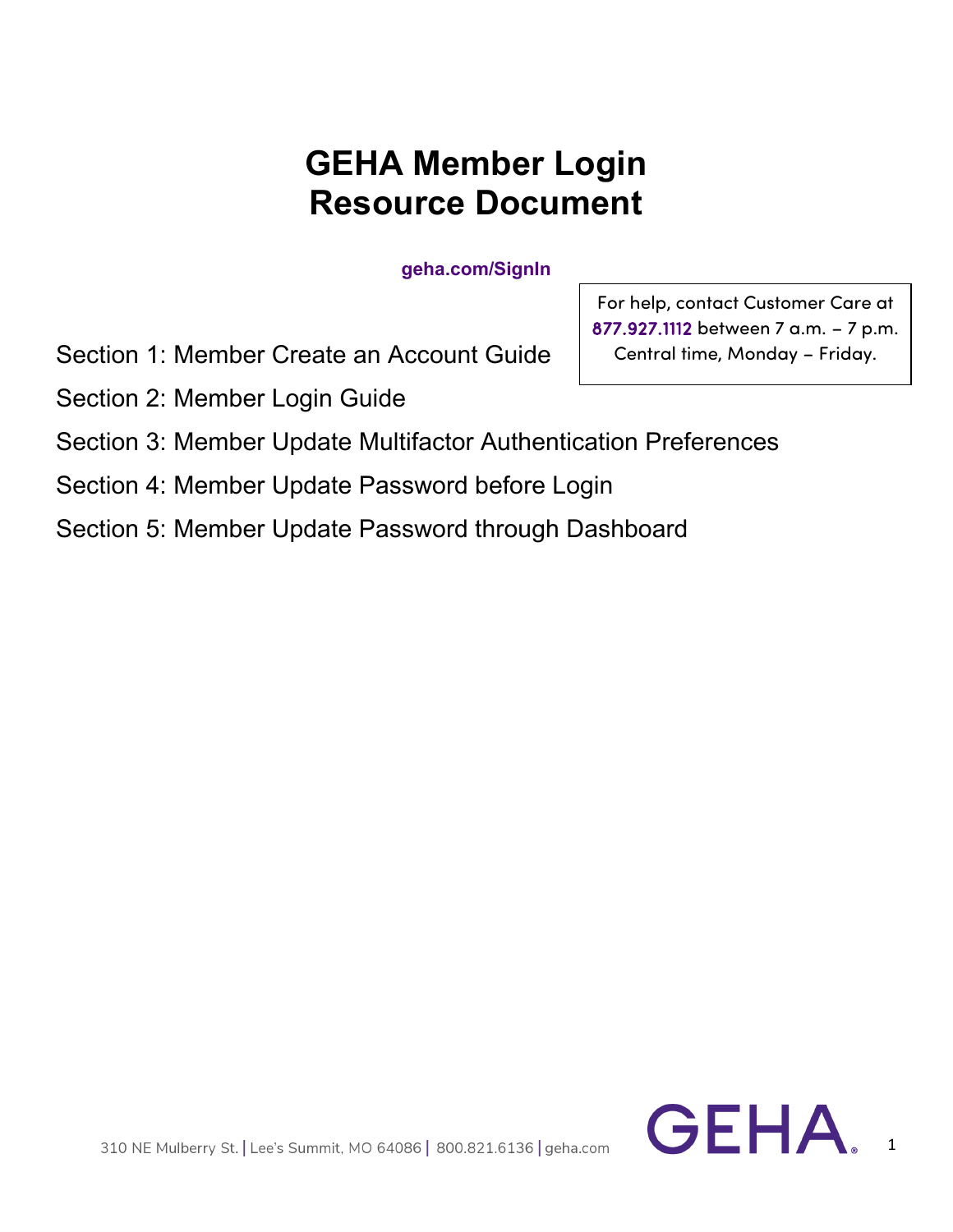## **Section 1: Member Create an Account Guide**

1. Select 'Login', then select 'Member'



2. The first time you sign in you must select 'Create an account'

If you have already started the process, sign in with your new credentials (see 'Member Login Guide')

|                       | <b>GEHA</b>                                                       |
|-----------------------|-------------------------------------------------------------------|
|                       | Sign In                                                           |
| <b>Email Address</b>  |                                                                   |
|                       |                                                                   |
| Remember me           |                                                                   |
|                       | <b>Next</b>                                                       |
| Need help signing in? |                                                                   |
| Create an account     | Don't have a GEHA account or need to<br>update your registration? |

3. Enter your email, password, first, and last name. Select 'Create Account'.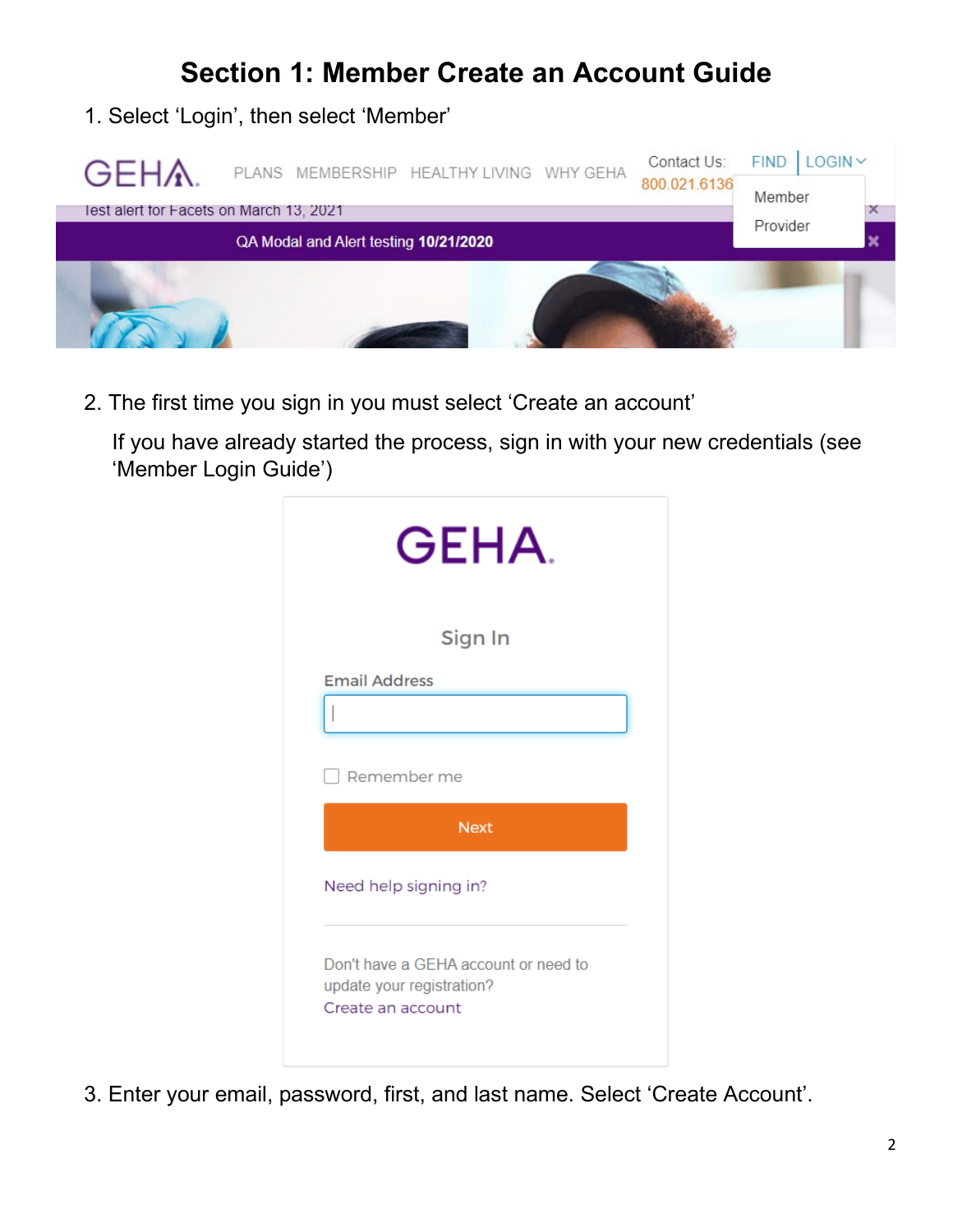Note: Your email address will be your new username. Password requirements will appear when you start entering a password.

| <b>Create Account</b>                       |  |
|---------------------------------------------|--|
|                                             |  |
|                                             |  |
|                                             |  |
| $\checkmark$ At least 10 character(s)       |  |
| $\checkmark$ At least 1 number(s)           |  |
| $\checkmark$ At least 1 symbol(s)           |  |
| ✔ At least 1 lowercase letter(s)            |  |
| $\checkmark$ At least 1 uppercase letter(s) |  |
| ✔ Does not contain part of username         |  |
|                                             |  |
|                                             |  |
| * indicates required field                  |  |
|                                             |  |
| <b>Create Account</b>                       |  |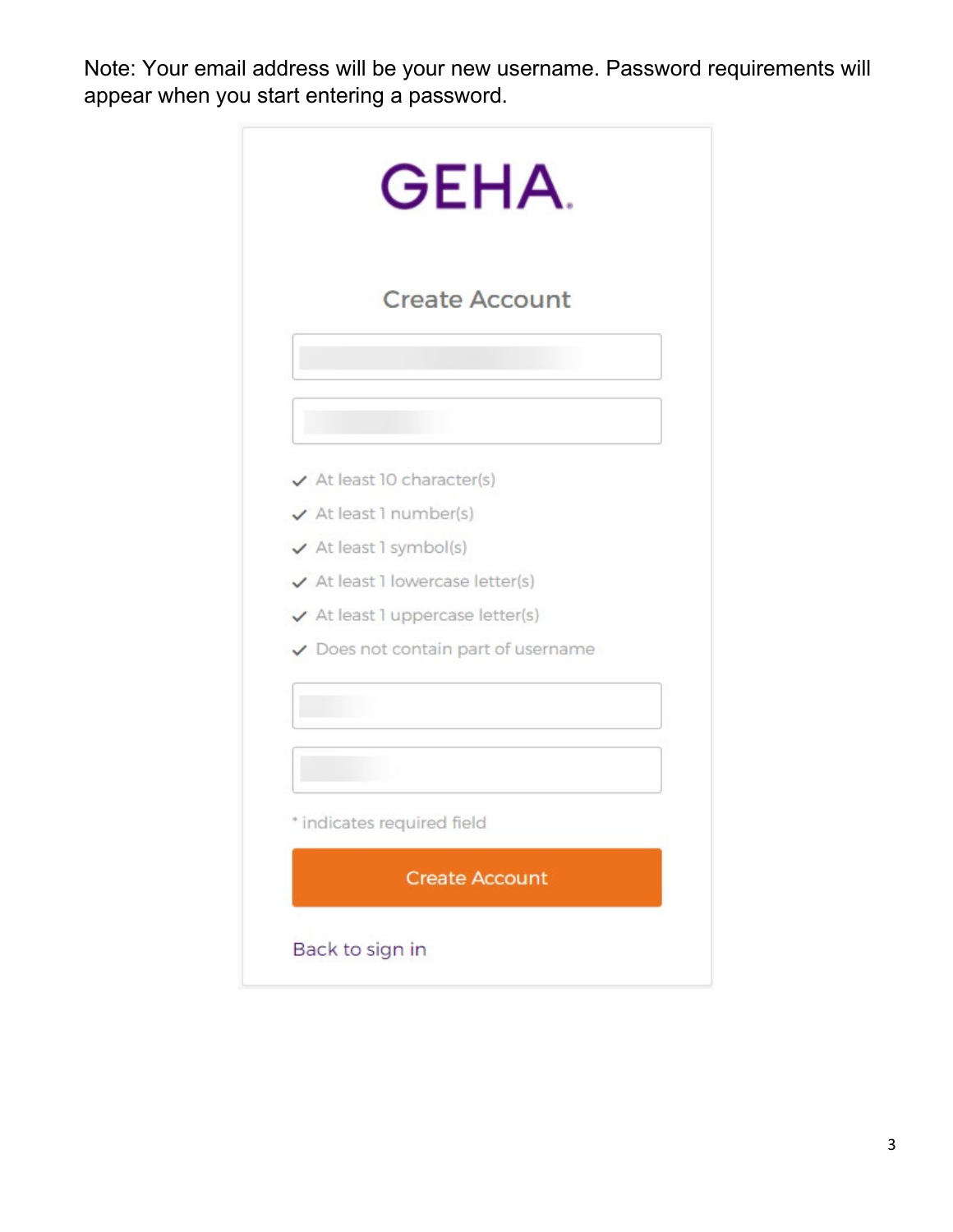4. After clicking 'Create Account' you will see this message:



5. You will receive an email and should click the 'Activate Account' link inside. A new screen will appear, this is where you will set up your multifactor authentication:



6. Select the 'Configure MFA' button.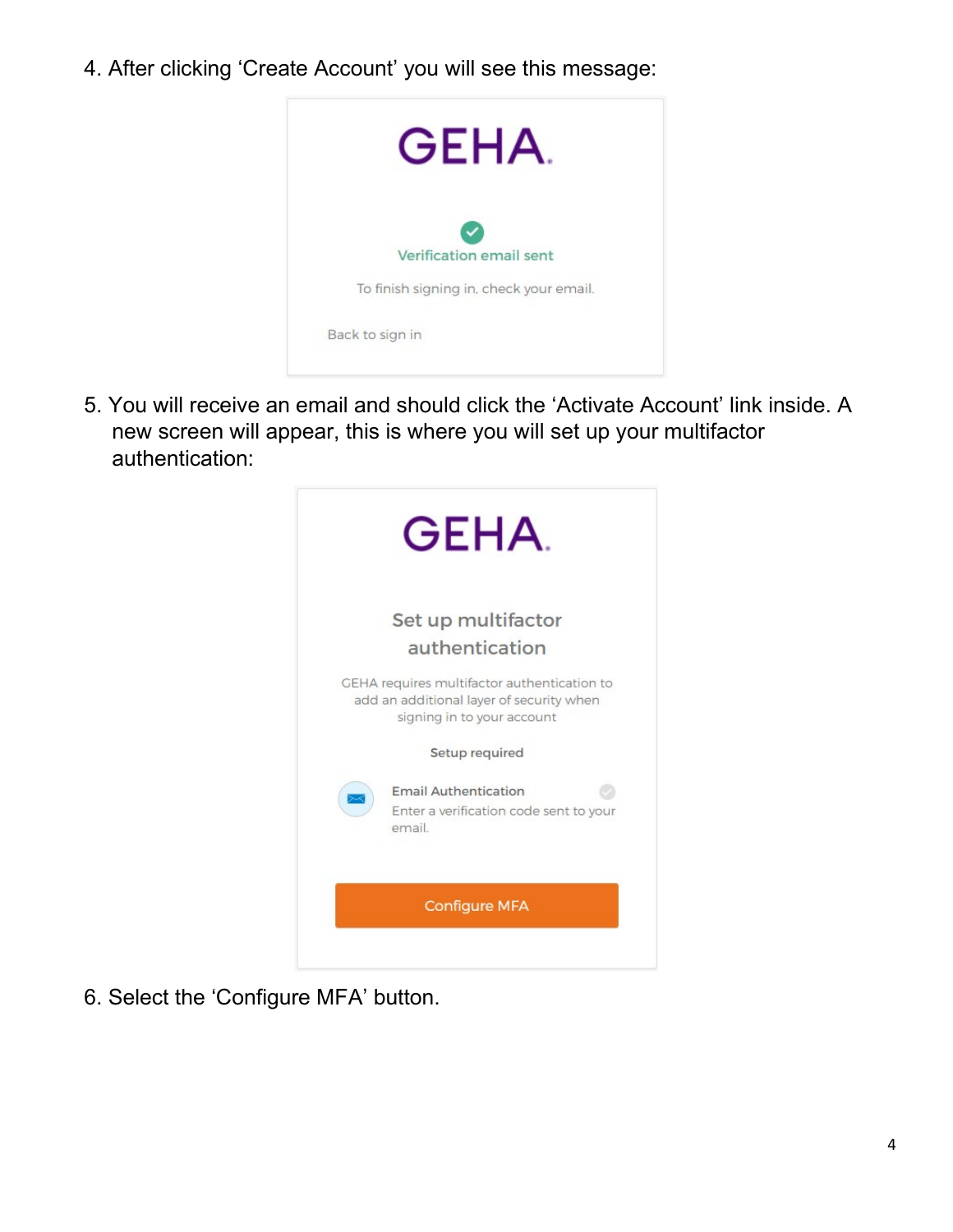Note: Email is already selected as default. The following screen will appear:



7. Select 'Send me the code' which will send an authentication code to your email address. You will now see the following screen:

| Set up Email Authentication                   |  |
|-----------------------------------------------|--|
| A verification code was sent to               |  |
| Check your email and enter<br>the code below. |  |
| Verification code                             |  |
|                                               |  |
|                                               |  |

8. Enter the code sent to your email address and select 'Verify'. From this screen you may select 'Finish' or set up multiple MFA Options (SMS Authentication and/or Voice Call Authentication).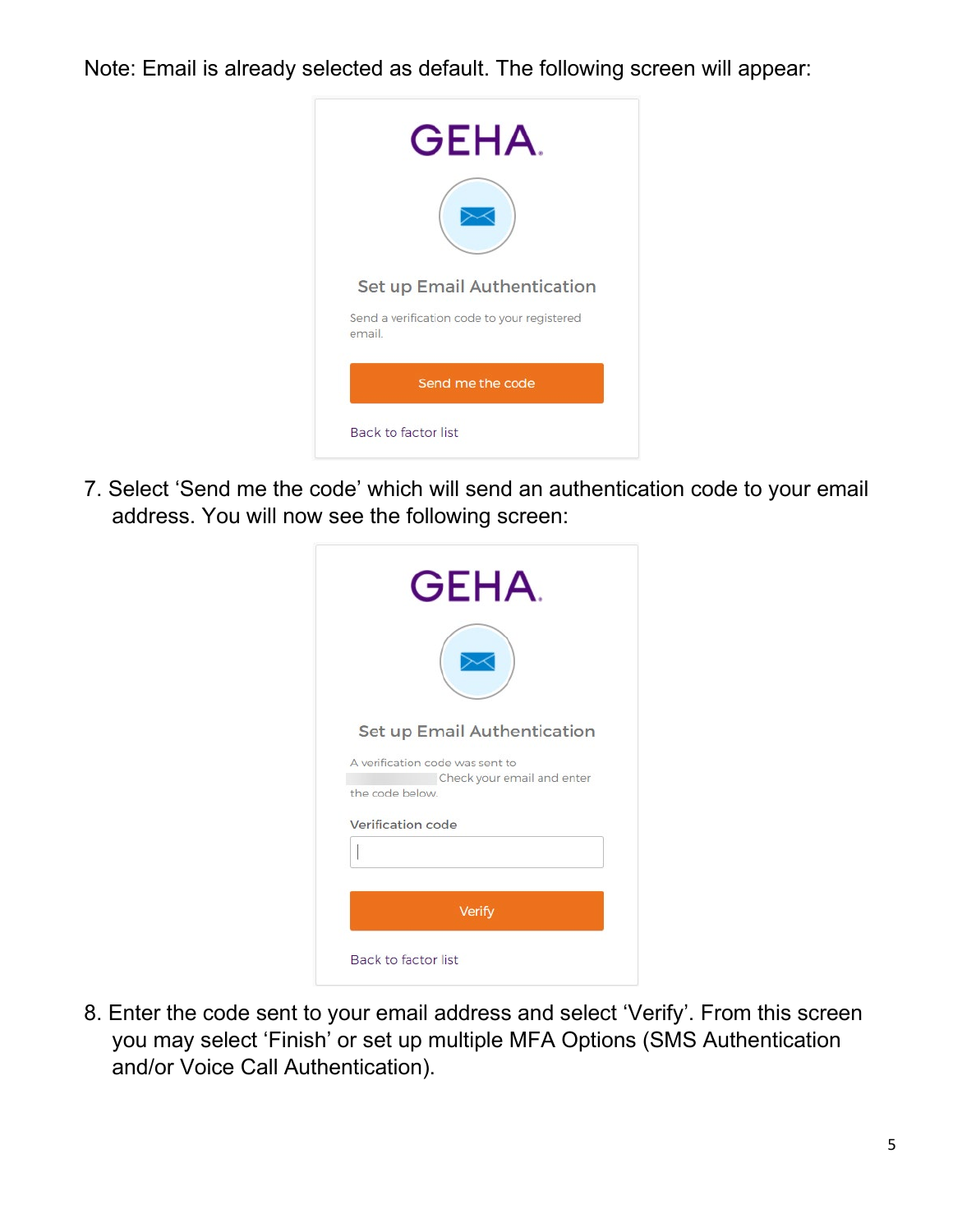If you only prefer Email Authentication, then skip to step 10. You may set up other forms of authentication after initial set up.

| GEHA.                                                                                                          |
|----------------------------------------------------------------------------------------------------------------|
| Set up multifactor<br>authentication                                                                           |
| You can configure any additional optional<br>factor or click finish                                            |
| <b>Enrolled factors</b>                                                                                        |
| <b>Email Authentication</b><br>$\scriptstyle\!\times$                                                          |
| Additional optional factors                                                                                    |
| <b>SMS Authentication</b><br><b>SMS</b><br>Enter a single-use code sent to your<br>mobile phone.<br>Setup      |
| Voice Call Authentication<br>لأقيا<br>Use a phone to authenticate by<br>following voice instructions.<br>Setup |
| Finish                                                                                                         |
|                                                                                                                |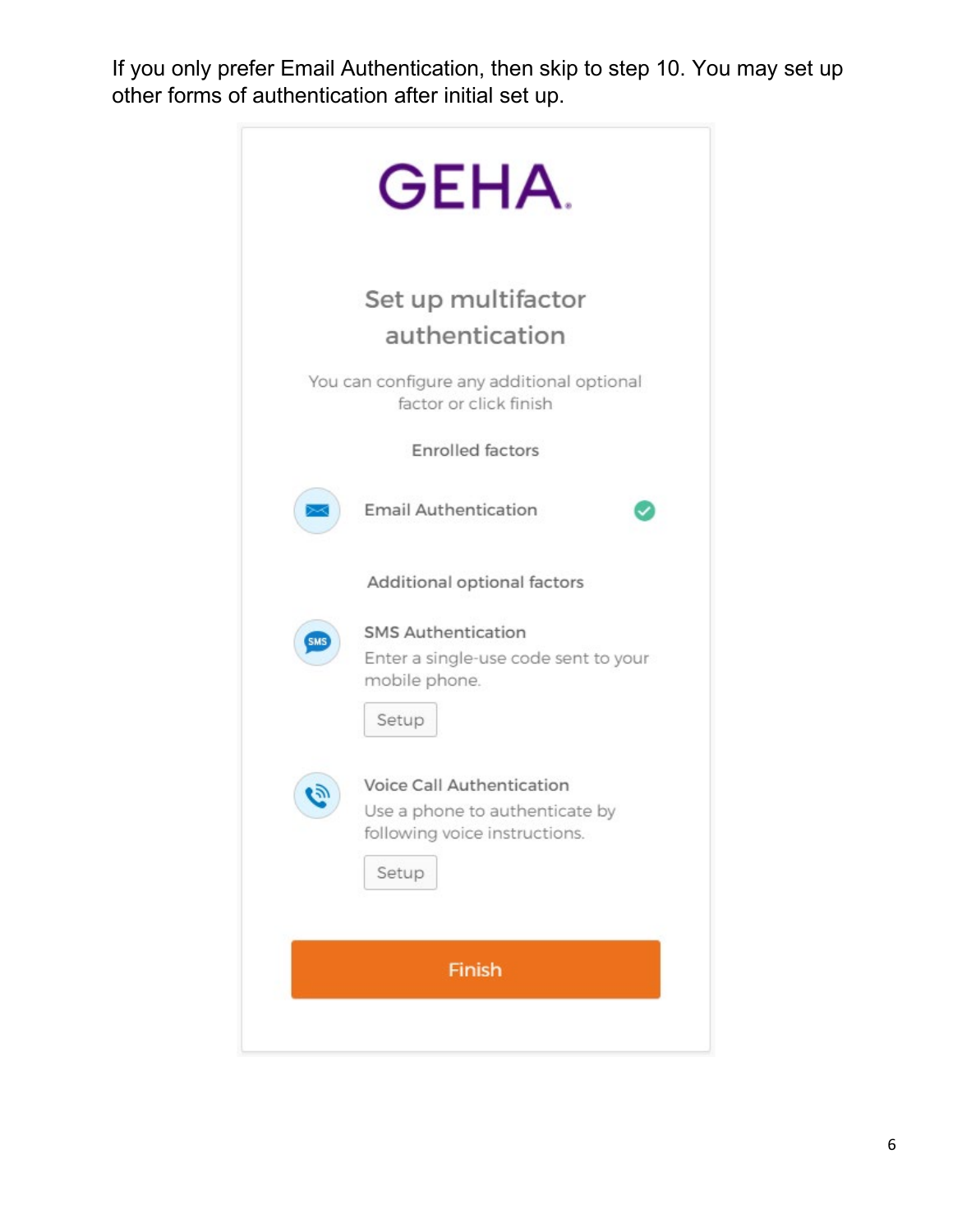- 9. If you would like to set up SMS and/or Voice Call authentication follow the steps below:
	- A. SMS Authentication setup screen:

| <b>GEHA.</b>               |           |
|----------------------------|-----------|
| <b>SMS</b>                 |           |
| Receive a code via Text to |           |
| authenticate               |           |
| <b>United States</b>       |           |
| Phone number               |           |
| $+1$                       | Send code |
| <b>Back to factor list</b> |           |

B. Enter phone number with area code and select 'Send code'. The code input field will appear. Enter code sent to your phone via SMS text and select 'Verify'.

| <b>Enter Code</b>   |        |  |
|---------------------|--------|--|
|                     |        |  |
|                     | Verify |  |
| Back to factor list |        |  |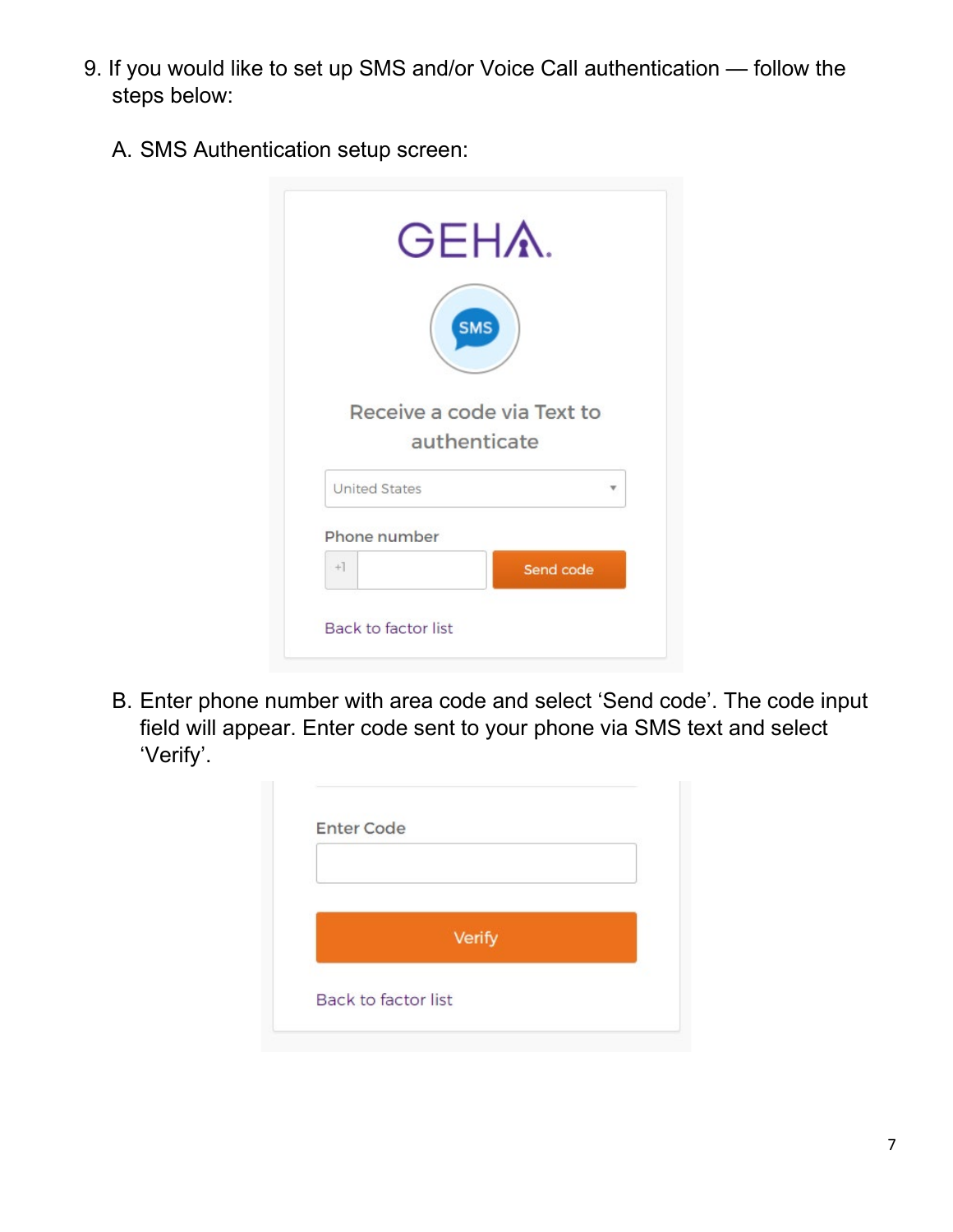If successful, the set up multifactor authentication screen will appear. Note: SMS Authentication is also checked.

| You can configure any additional optional |
|-------------------------------------------|
|                                           |
|                                           |
|                                           |
|                                           |
|                                           |
| Use a phone to authenticate by            |
|                                           |
|                                           |
|                                           |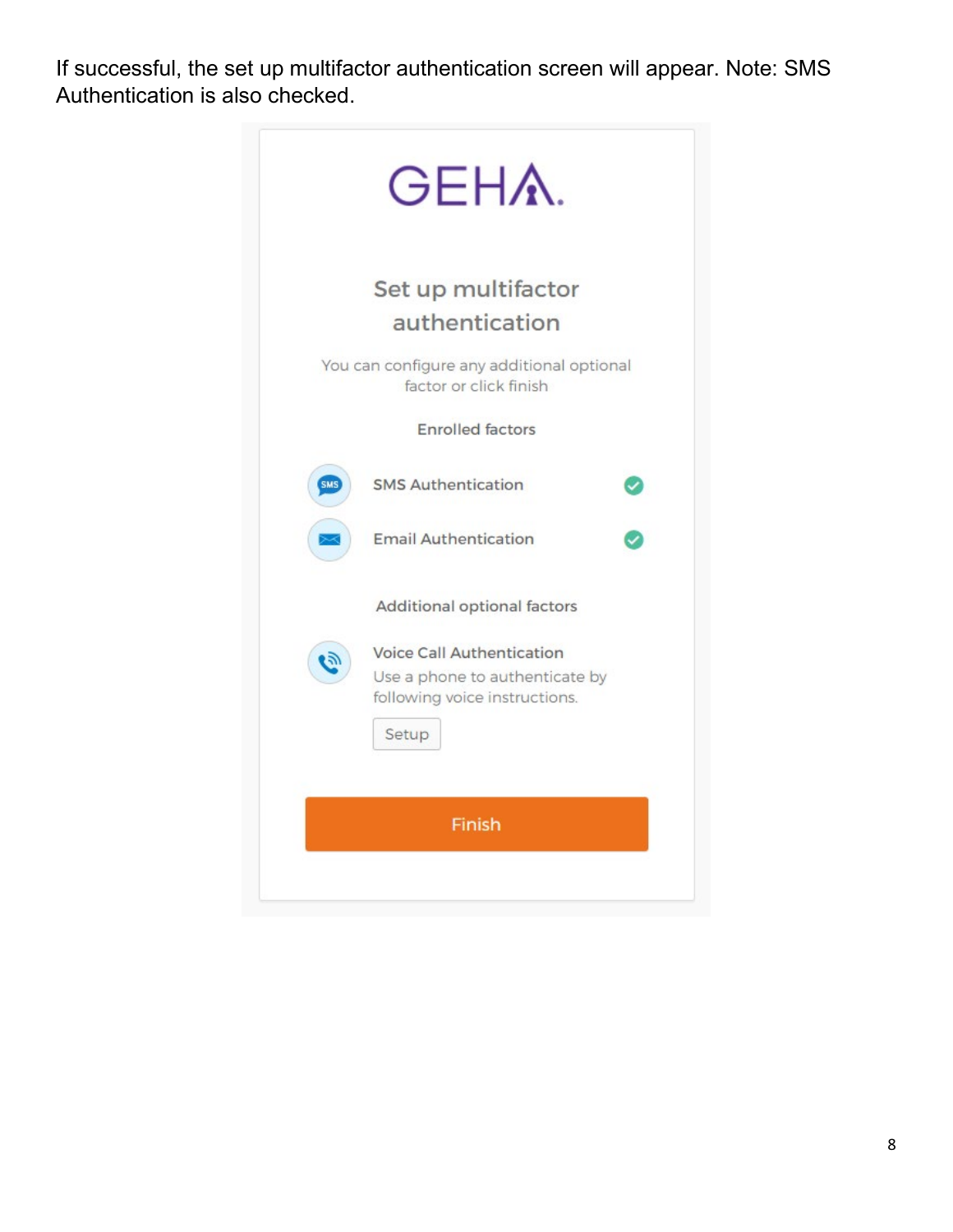C. To set up Voice Call Authentication select 'Setup' below that option and the following screen will appear:

| Follow phone call instructions |           |
|--------------------------------|-----------|
| to authenticate                |           |
| <b>United States</b>           |           |
| Phone number                   | Extension |
| $+1$                           |           |
|                                |           |
|                                |           |

D. Input your phone number with area code (and extension if needed) and select 'Call'. You will receive a call with a verification code and the following will appear below the phone number field:

| <b>Enter Code</b> |                                          |  |
|-------------------|------------------------------------------|--|
|                   |                                          |  |
|                   | <b>O</b> This field cannot be left blank |  |
|                   |                                          |  |
|                   | Verify                                   |  |

E. Enter the code and select 'Verify'. If you miss the call or need the code again, you may select 'Redial'. Once verified the Setup MFA screen will appear. Note: Voice Call Authentication is now checked.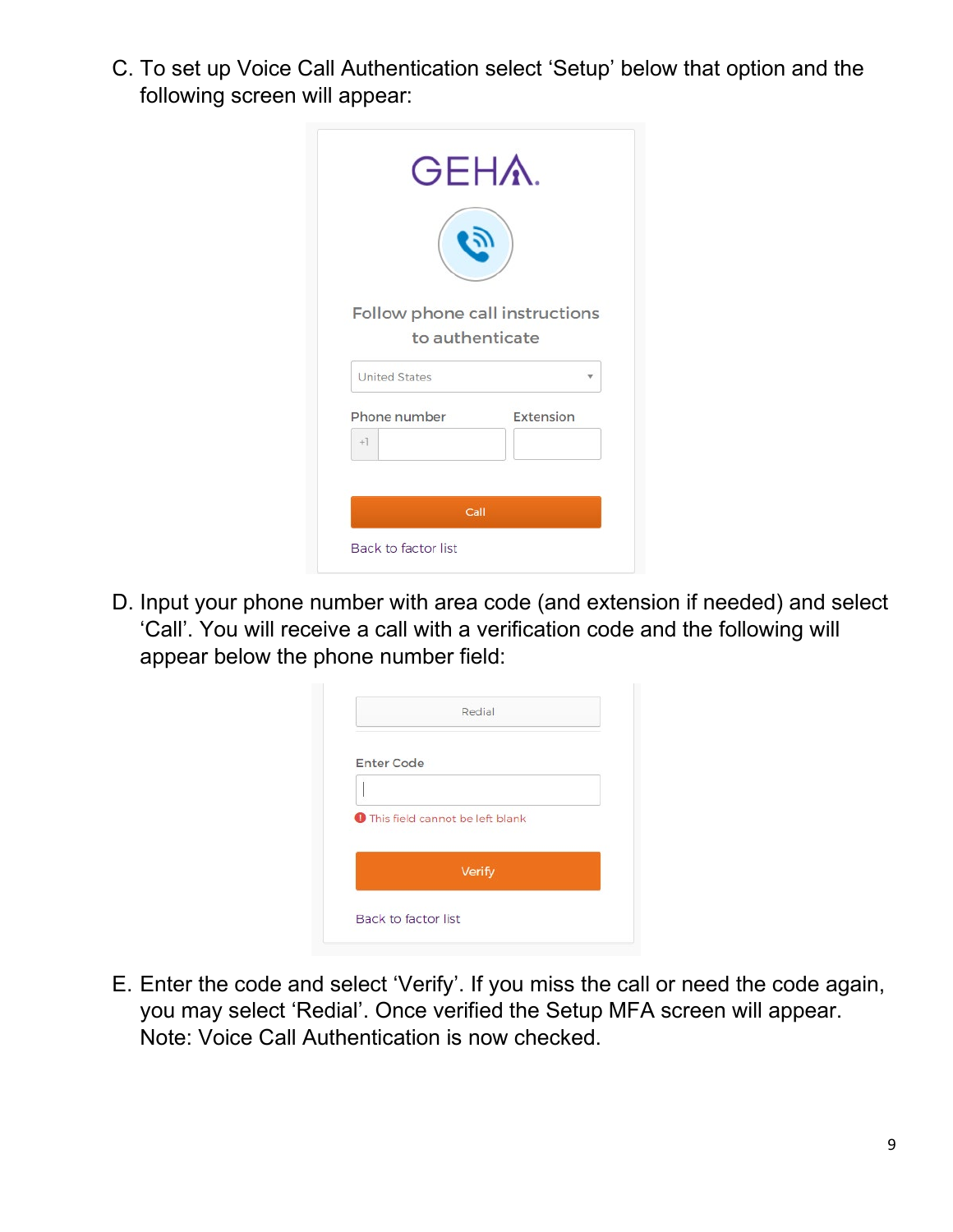10. After selecting 'Finish' on the Setup MFA screen, the Validate your account screen will appear:

|                                                                           |              | Validate your account                                                  |
|---------------------------------------------------------------------------|--------------|------------------------------------------------------------------------|
|                                                                           | information. | To create your unique member profile, we need to collect some personal |
| All fields are required unless marked as optional.                        |              |                                                                        |
| Relationship to subscriber                                                |              |                                                                        |
| Choose                                                                    |              |                                                                        |
| <b>First Name</b>                                                         |              |                                                                        |
|                                                                           |              |                                                                        |
| <b>Last Name</b>                                                          |              |                                                                        |
| Member ID                                                                 |              | Subscriber SSN                                                         |
|                                                                           | 0R           |                                                                        |
| Please enter the 8 digit GEHA ID<br>located on the front of your ID Card. |              |                                                                        |
| Date of Birth                                                             |              |                                                                        |
|                                                                           |              |                                                                        |
| mm/dd/yyyy                                                                |              |                                                                        |
| Terms and conditions                                                      |              |                                                                        |

11. Input the requested information making sure it matches exactly as it appears on your GEHA ID card. Read the terms and conditions and if you agree select the 'I agree to the terms and conditions' box and click continue. If the information is correct you will be taken to your member dashboard. If there is an error, you will see the error in a red font above the continue button.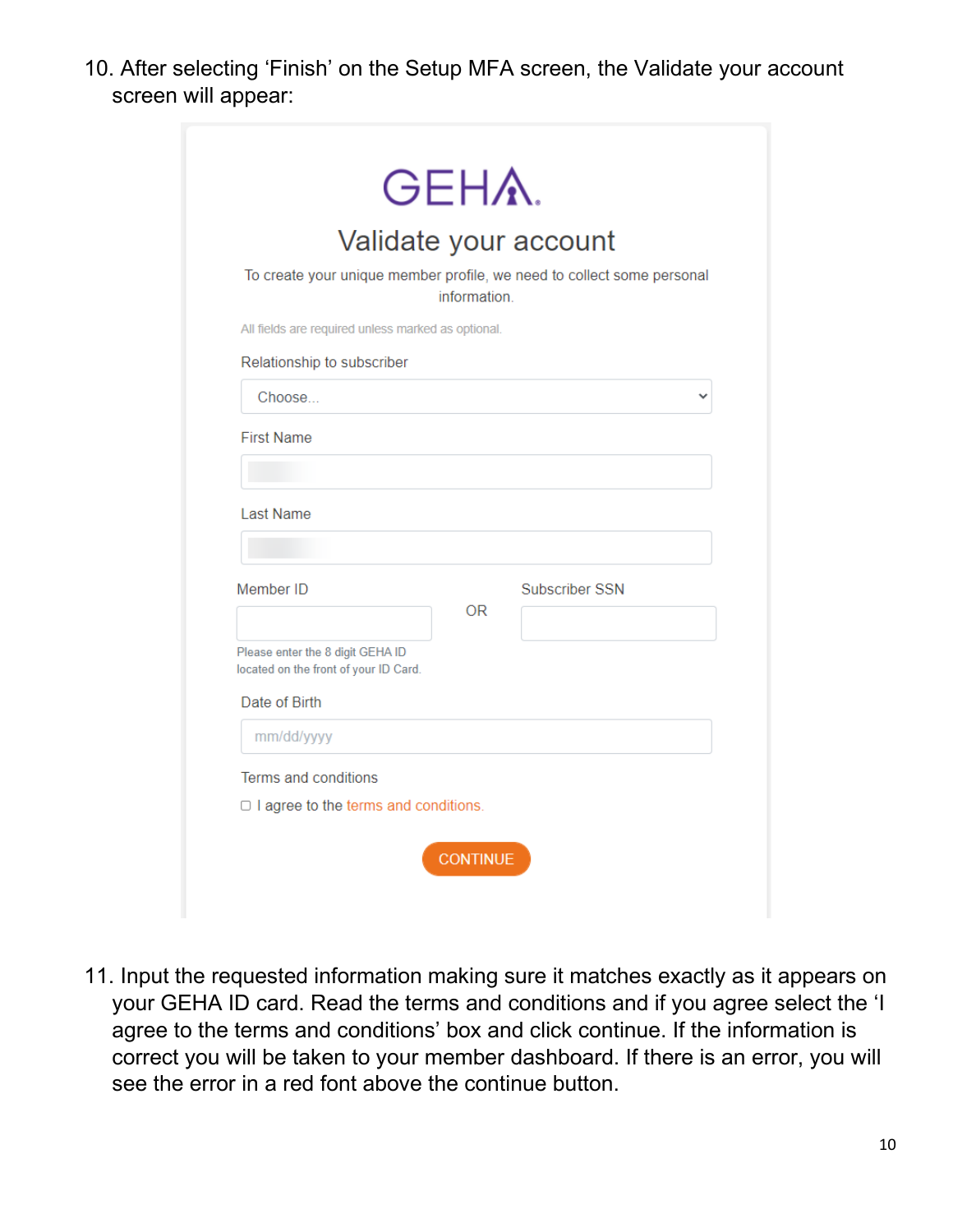## **Section 2: Member Login Guide**

#### 12. Select 'Login', then select 'Member'

| <b>GEHA</b><br>lest alert for Facets on March 13, 2021 |                                       | PLANS MEMBERSHIP HEALTHY LIVING WHY GEHA | Contact Us:<br>800.021.6136 | <b>FIND</b><br>Member |  |
|--------------------------------------------------------|---------------------------------------|------------------------------------------|-----------------------------|-----------------------|--|
|                                                        | QA Modal and Alert testing 10/21/2020 |                                          |                             | Provider              |  |
|                                                        |                                       |                                          |                             |                       |  |

13. Enter your email address, select 'Next', then enter your password and select 'Sign in'. Note: If you have not yet registered see 'Member Create an Account Guide'

| <b>GEHA</b>                                                                            | <b>GEHA</b>                                                                            |
|----------------------------------------------------------------------------------------|----------------------------------------------------------------------------------------|
| Sign In<br><b>Email Address</b>                                                        | Sign In<br><b>Email Address</b><br>Password<br>Q                                       |
| Remember me<br><b>Next</b>                                                             | Remember me                                                                            |
| Need help signing in?                                                                  | Sign In<br>Need help signing in?                                                       |
| Don't have a GEHA account or need to<br>update your registration?<br>Create an account | Don't have a GEHA account or need to<br>update your registration?<br>Create an account |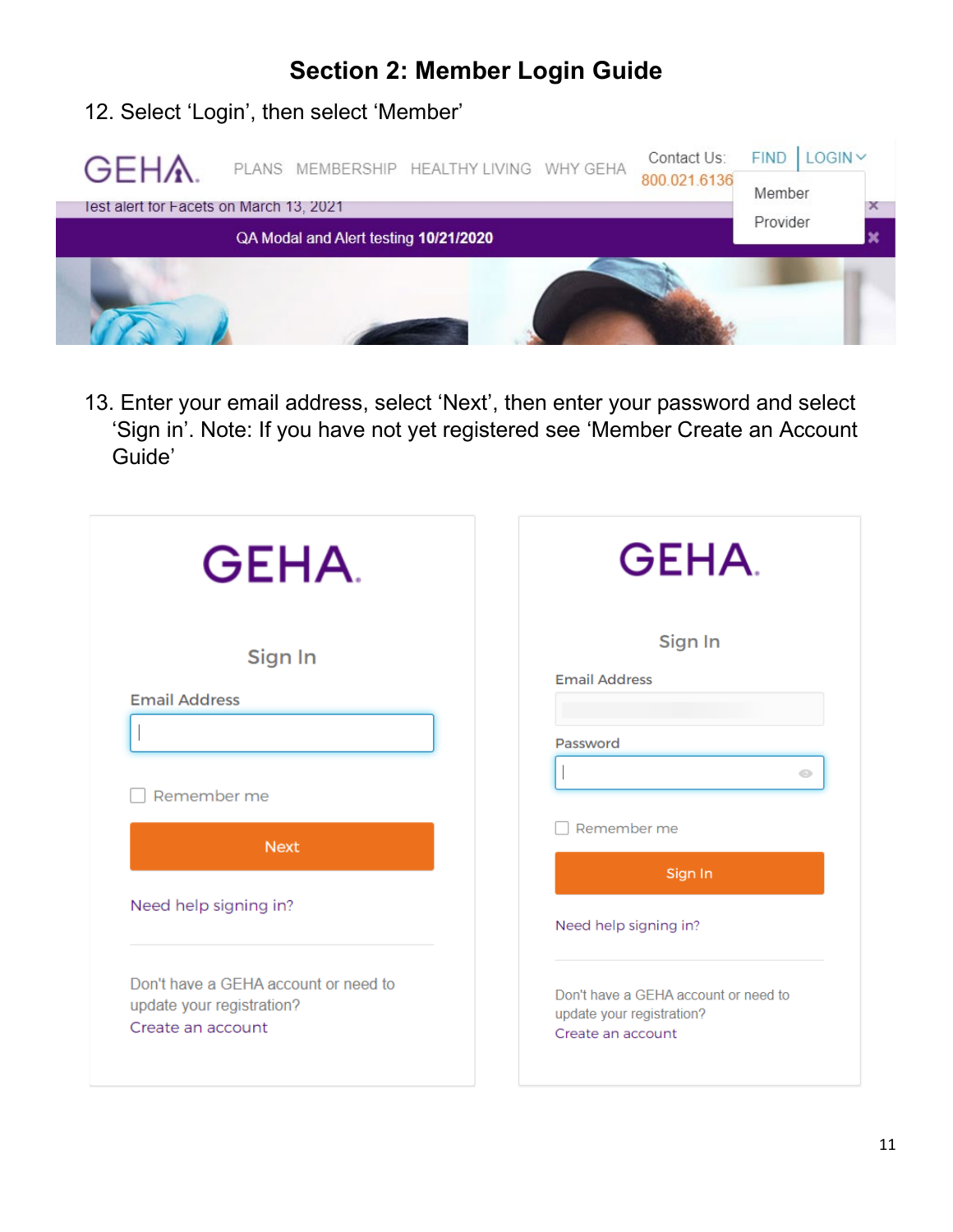- 14. If you have entered the correct email address and password combination you will see a message based on your multifactor authentication preference (A. Email, B. SMS Text, C. Voice Call, D. Multiple)
	- A. Email Authentication:

If you have selected email (the default), you will see the following:



Select 'Send me the code' and a code will be sent to your email address.



Enter the code and select 'Verify'. If entered correctly, you will be directed to your member dashboard.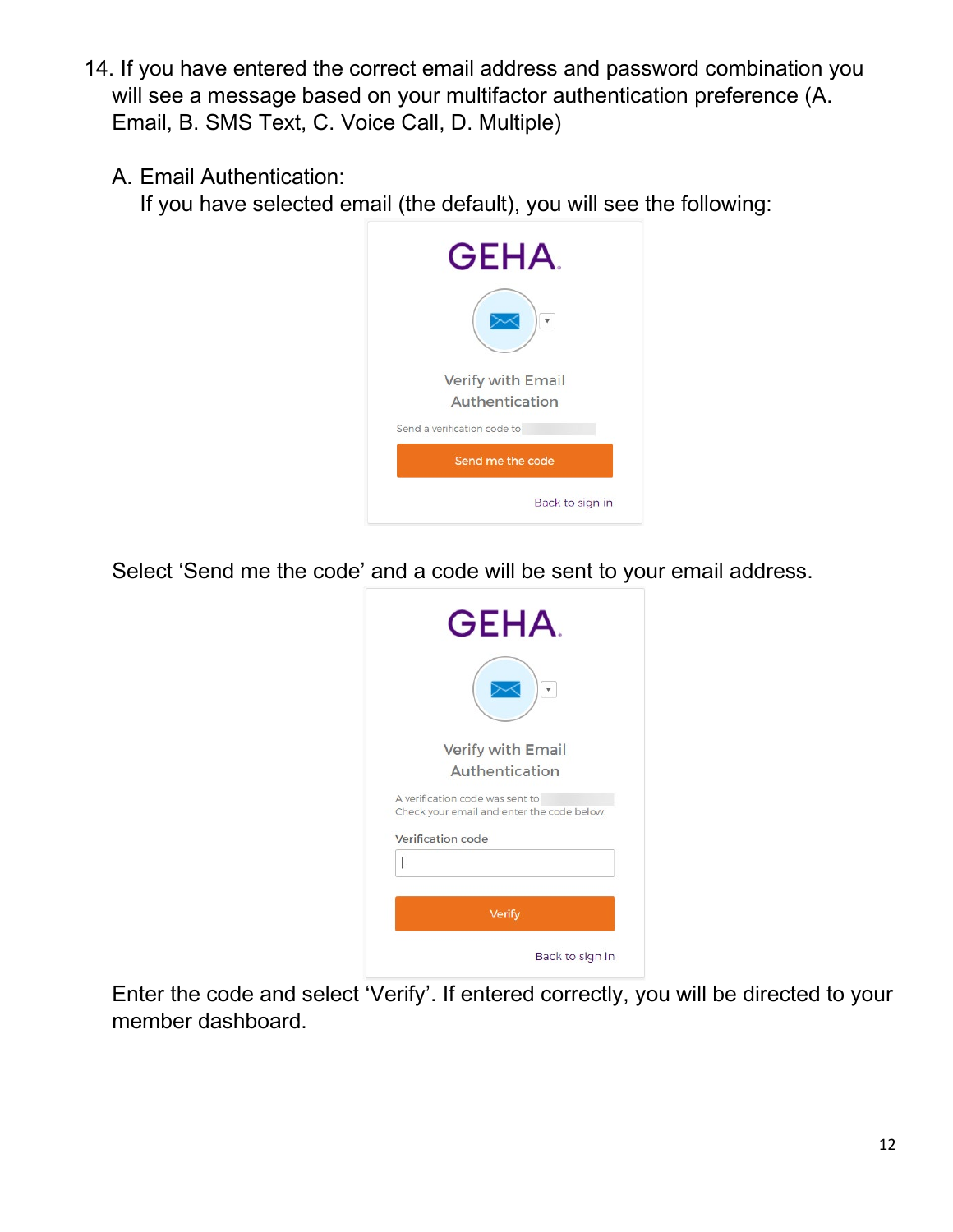B. SMS Authentication:

If you have selected the SMS option, you will see the following message with a drop-down arrow to select how you would like to verify (by either Email or SMS):

|     | <b>GEHA.</b>                    |
|-----|---------------------------------|
|     | <b>SMS</b>                      |
|     | Select an authentication factor |
| SNS | P<br><b>SMS Authentication</b>  |
|     | <b>Email Authentication</b>     |
|     | sena coae                       |
|     | Verify                          |
|     | Sign Out                        |

Select 'SMS Authentication' and the 'Send Code' button. A code will be sent via text message. Enter the code and select 'Verify'. If entered correctly, you will be directed to your member dashboard.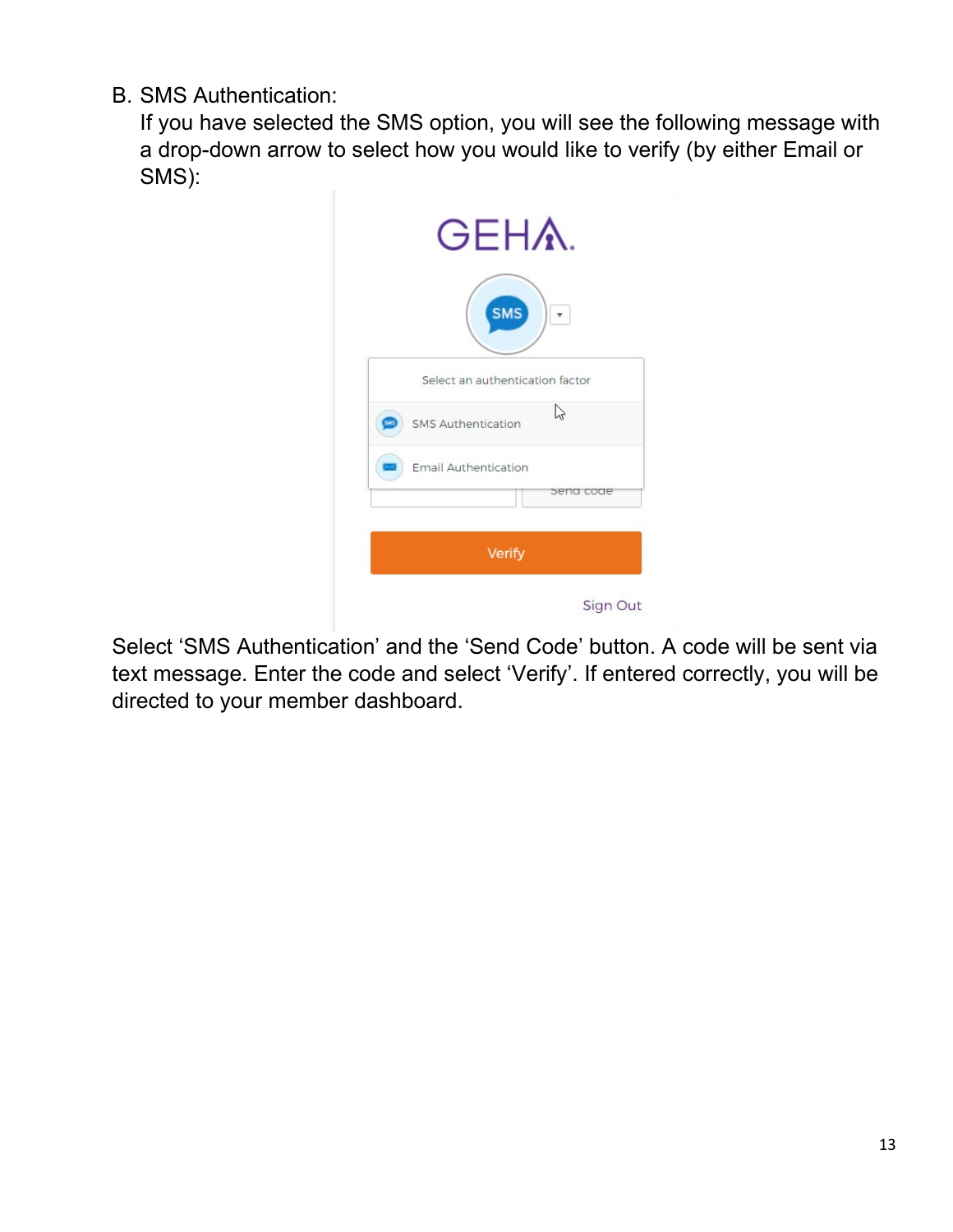C. Voice Call Authentication:

If you have selected the Voice Call option, you will see the following message with a drop-down arrow to select how you would like to verify (by either Email or Voice Call):

| <b>GEHA.</b>                             |  |
|------------------------------------------|--|
|                                          |  |
| Select an authentication factor          |  |
| $\tilde{e}$<br>Voice Call Authentication |  |
| <b>Email Authentication</b>              |  |
| can                                      |  |
| Verify                                   |  |

Select Voice Call Authentication and the 'Call' button. You will receive the authentication code via a phone call. Enter your code and select 'Verify'. If entered correctly, you will be directed to your member dashboard.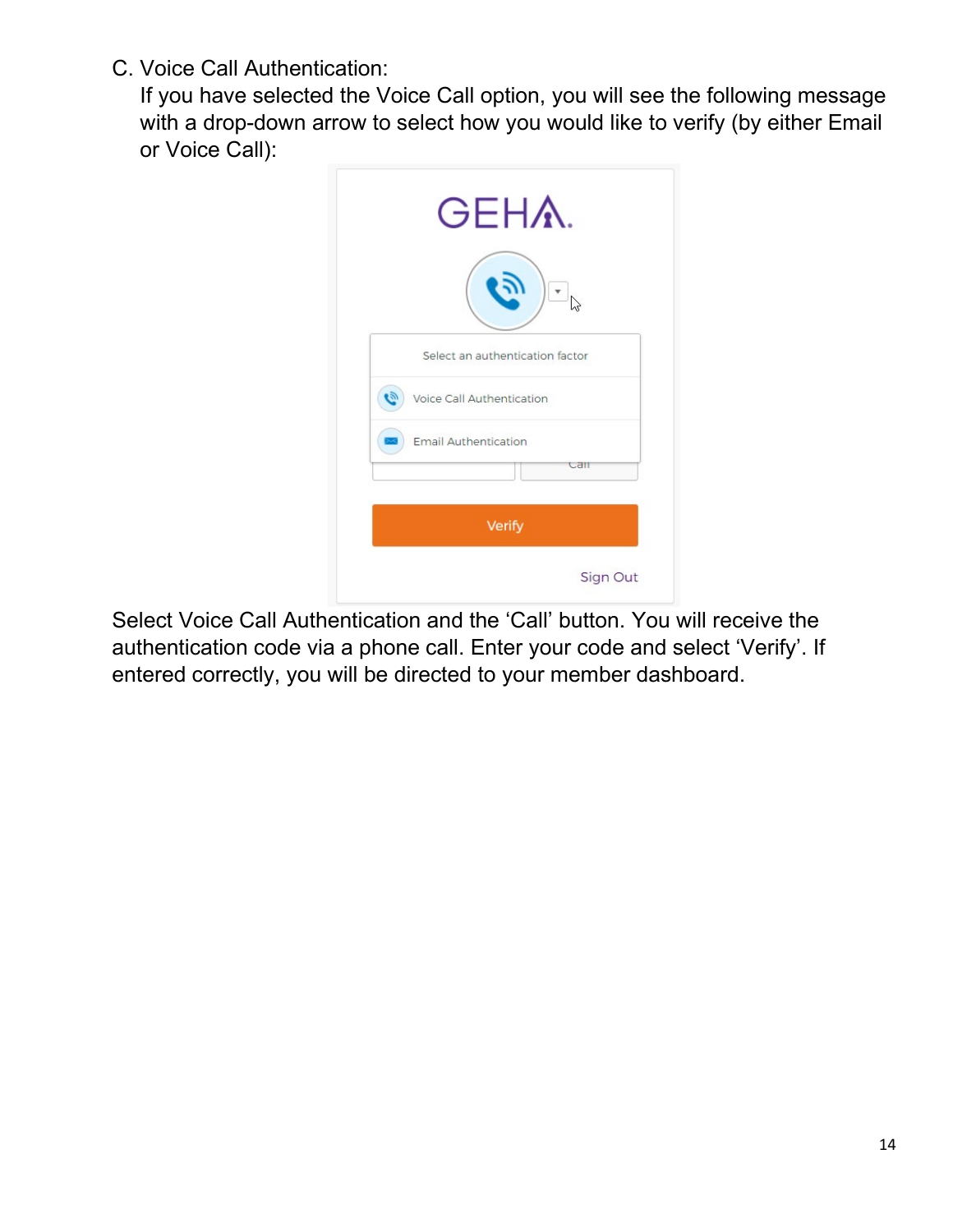D. Enrolled in all:

If you have enrolled in all three options, 'Email' is selected as default. Use the drop-down arrow next to the email icon to select which authentication method you would like to use. See below:



See A, B, or C above for instructions on how to verify with each.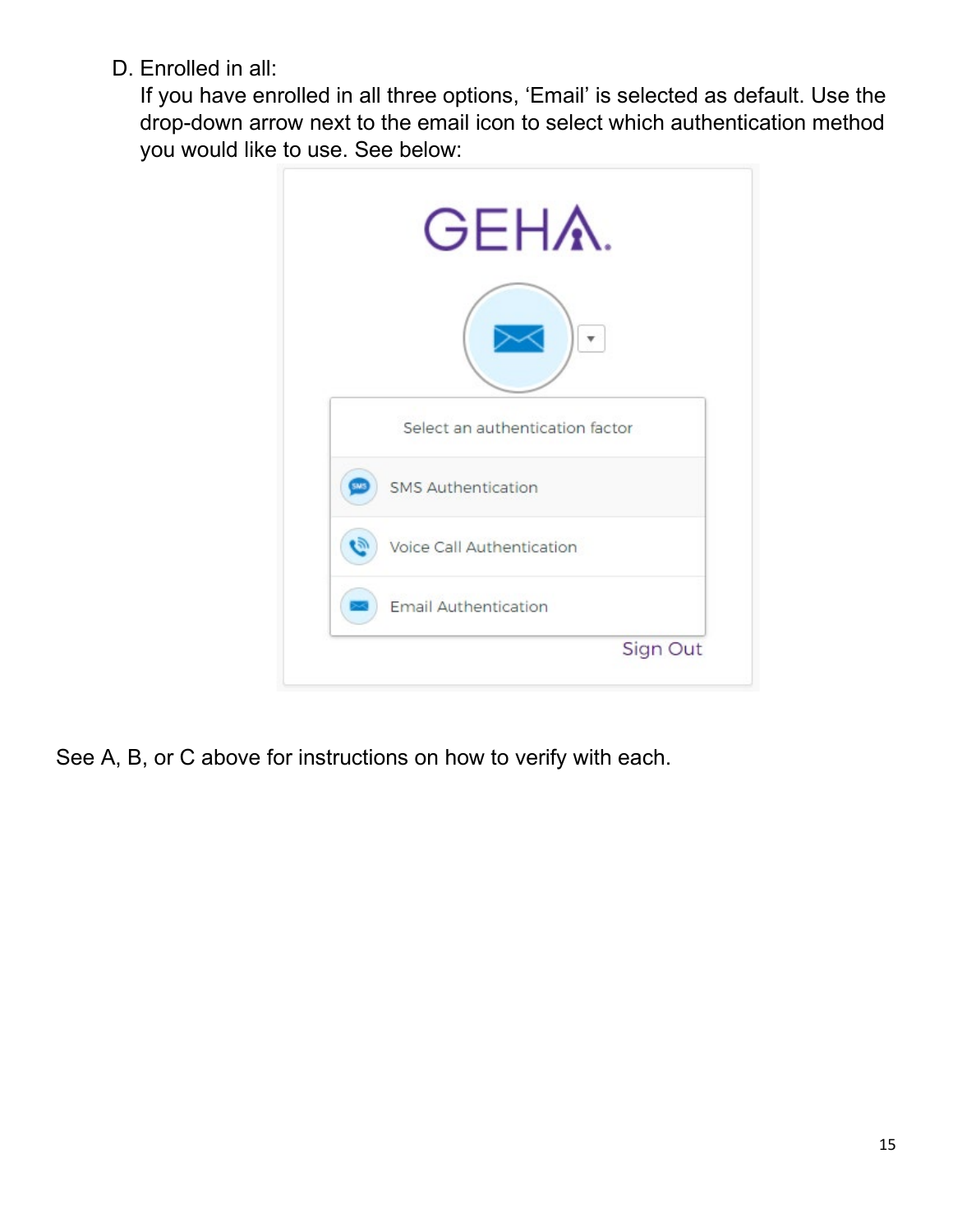## **Section 3: Update Multifactor Authentication Preferences**

1. After logging in, select 'Sign in & Security' which is located on the left of the member dashboard:

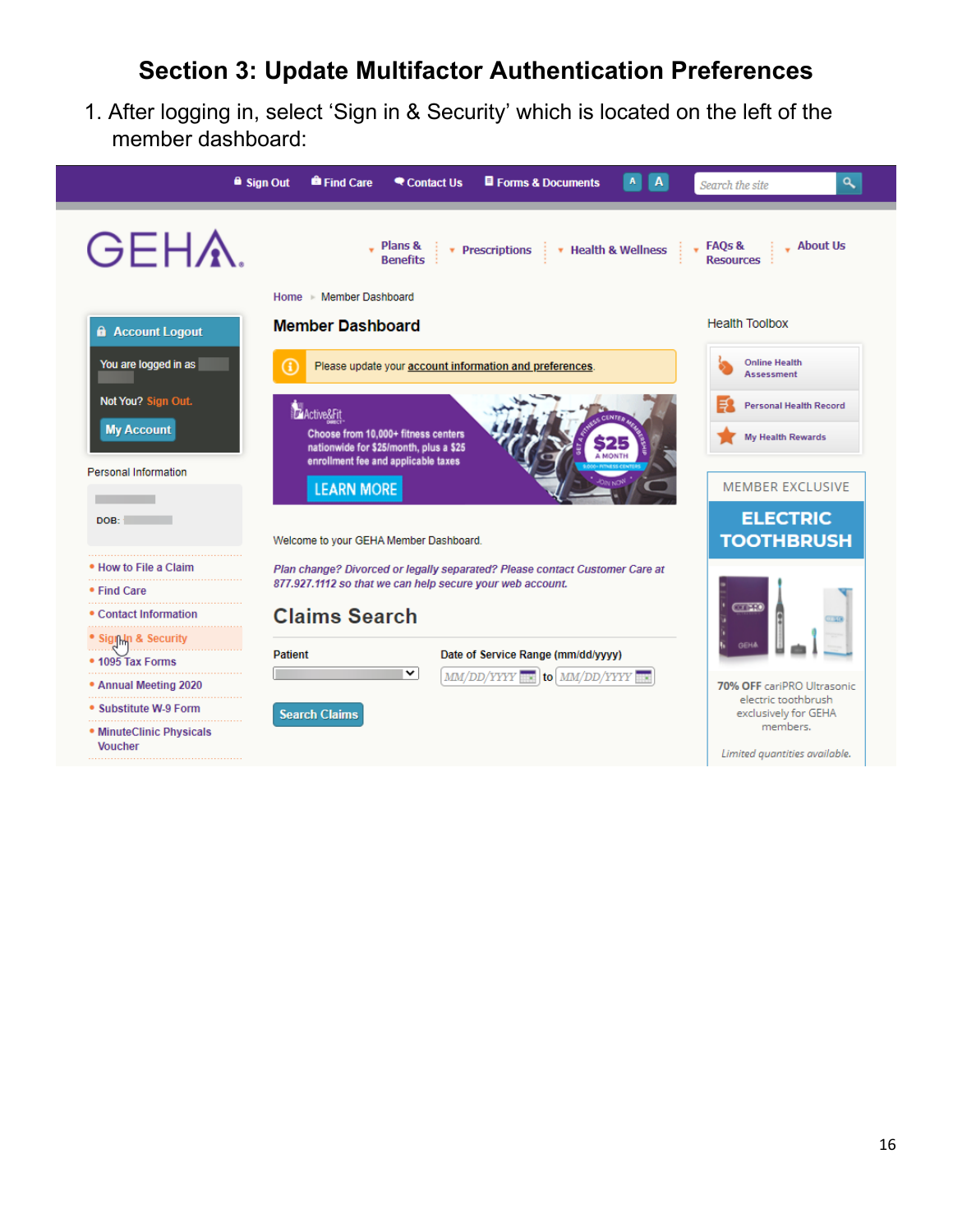2. Scroll to the 'Multifactor Authentication Preferences' section:

| <b>Multifactor Authentication Preferences</b>                                                                                                                    |
|------------------------------------------------------------------------------------------------------------------------------------------------------------------|
| <b>MFA Phone</b>                                                                                                                                                 |
| <b>Phone Number</b>                                                                                                                                              |
|                                                                                                                                                                  |
|                                                                                                                                                                  |
| <b>Enrolled</b>                                                                                                                                                  |
| To modify your MFA preferences, please select from the enrolled factors and click Remove. This will remove the selected<br>MFA from your validation preferences. |
| Email<br>M.                                                                                                                                                      |
| <b>Available Options</b><br>To enroll in a new multifactor authentication method, please select from the available factors and click enroll.                     |
| SMS Text Message (Please note that your carrier's standard text-messaging rates will apply)<br>$\bullet$<br><b>Voice Call</b>                                    |
| <b>Enroll</b>                                                                                                                                                    |

- 3. Enter your phone number in the 'Phone Number' Field. Note: Email is the default option and cannot be unselected. To update your email address please contact Customer Care.
- 4. Select the option you would like to enroll in.
- 5. Select 'Enroll'.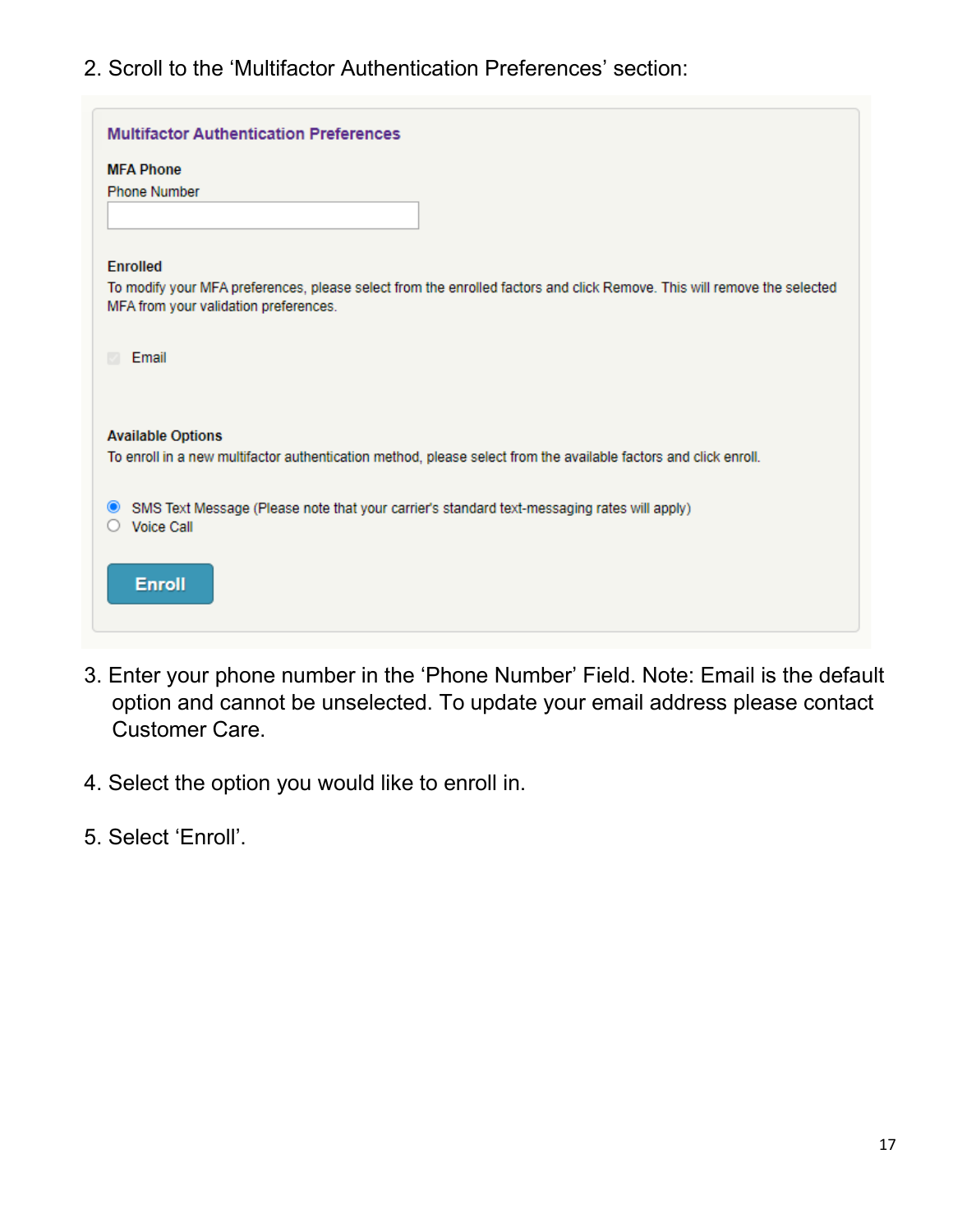#### 6. The page will refresh and you will see the following message:

#### **Sign In & Security**

Here's where you can manage the details of your GEHA account.

Please confirm or update any changes to your communication email, phone number and mailing address to ensure we have your most current information

GEHA will review your request for verification before implementing the change. Not all changes are immediate, some changes could take up to 24 hours to display on this page.

You have enrolled in a new Multifactor Authentication type. You will receive a one time passcode on your device. Please enter that validation code to complete the setup.

- 7. You will receive a code via SMS Text or Voice Call depending on which option you selected.
- 8. Scroll down to the Multifactor Authentication Preferences section and you will now see a new validation field under the 'Enroll' button:

| <b>Enroll</b>                                           |  |
|---------------------------------------------------------|--|
| Validate                                                |  |
| Please select the factor to validate.                   |  |
| $\odot$                                                 |  |
| SMS Text Message                                        |  |
| Please enter the one time passcode sent to your device. |  |
|                                                         |  |
| <b>Resend Code</b><br>Validate                          |  |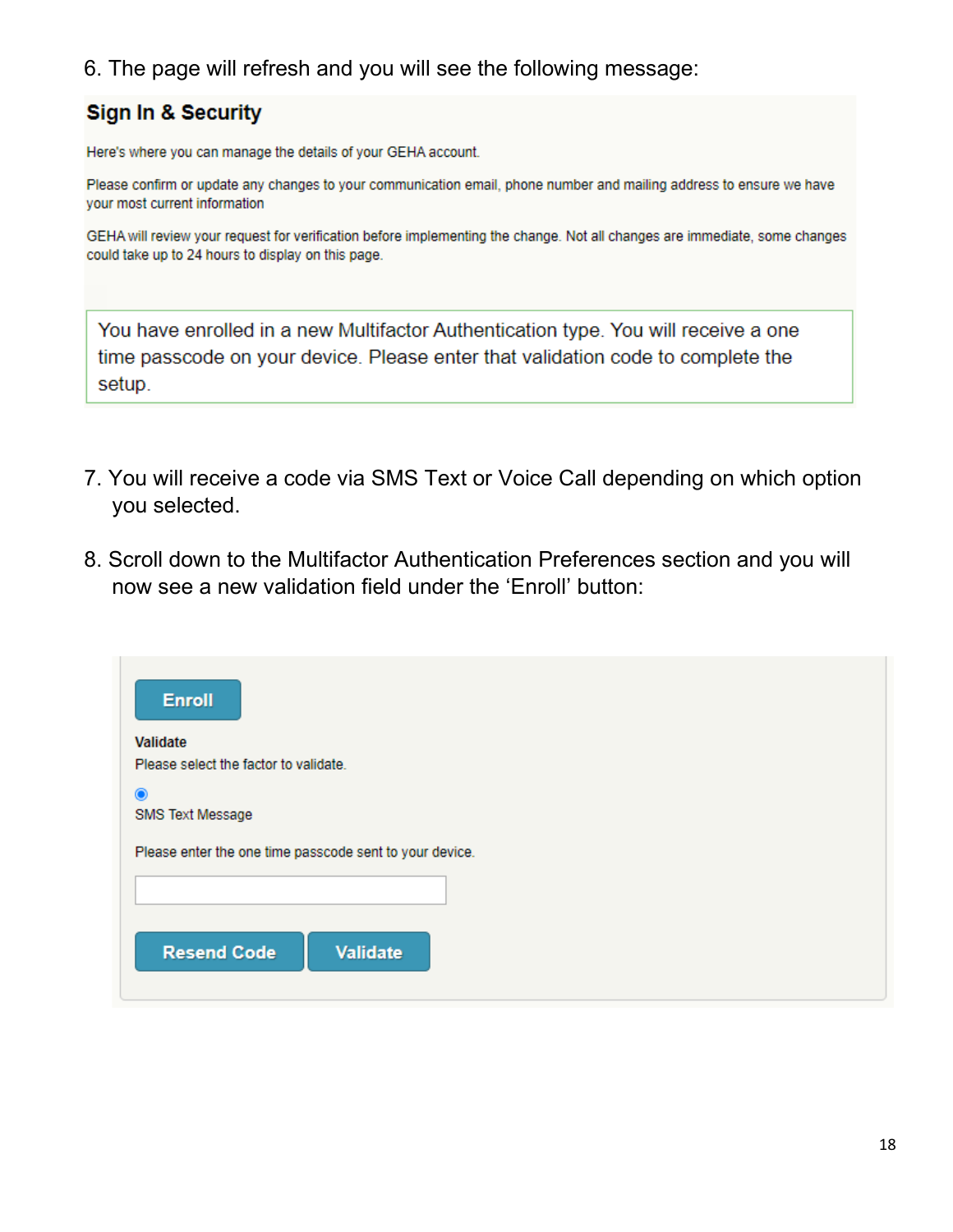9. Enter your code in the field and select the 'Validate' button. Note: You can select the 'Resend Code' to have a new code sent to you.

#### **Sign In & Security**

Here's where you can manage the details of your GEHA account.

Please confirm or update any changes to your communication email, phone number and mailing address to ensure we have your most current information

GEHA will review your request for verification before implementing the change. Not all changes are immediate, some changes could take up to 24 hours to display on this page.

Your selection has been enrolled successfully.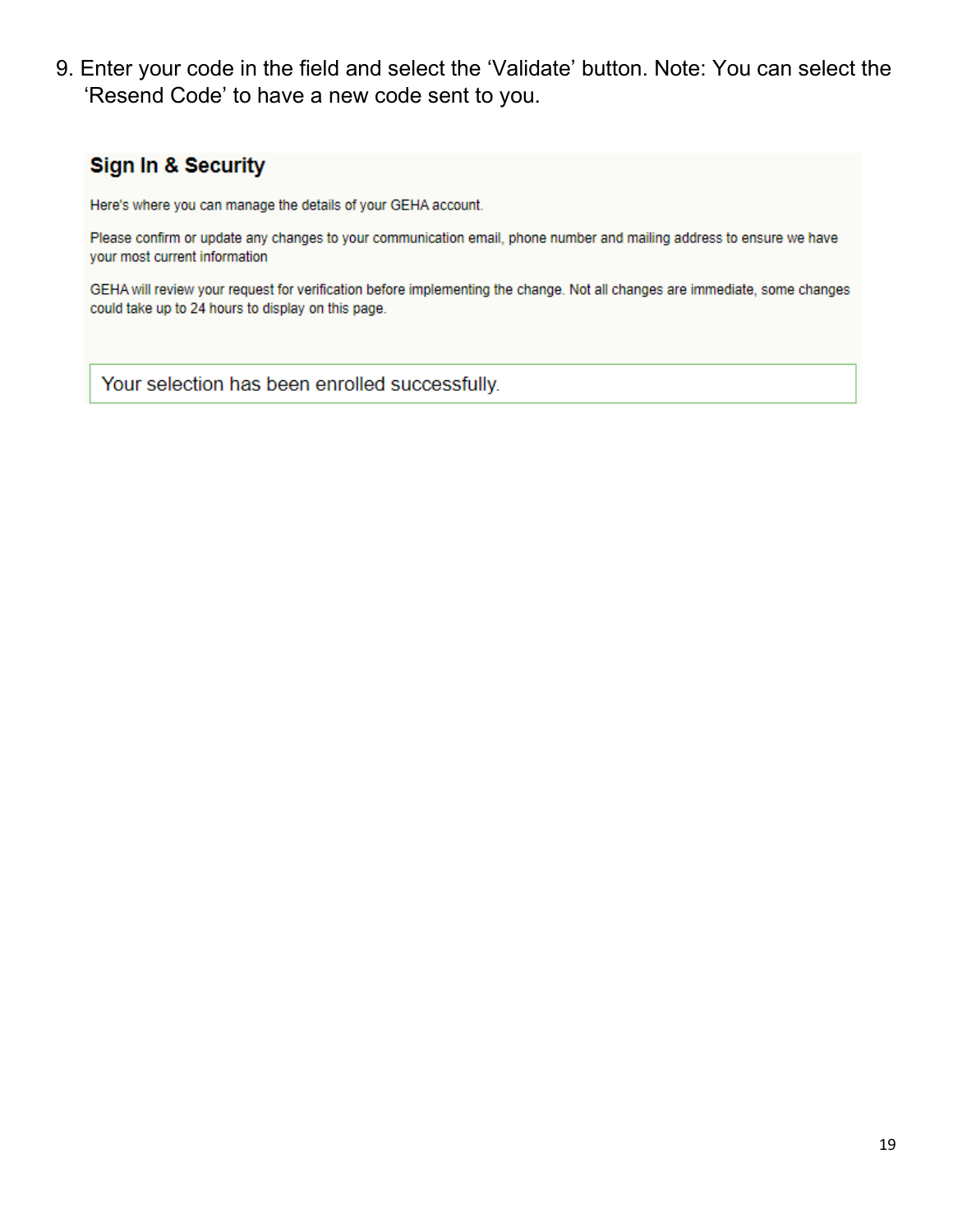## **Section 4: Update Password Before Log In**

#### 1. Click 'Login', then select 'Member'



2. Select 'Need help signing in?', then select 'Forgot password?'

| <b>GEHA</b>                                                                            | <b>GEHA</b>                                                                            |
|----------------------------------------------------------------------------------------|----------------------------------------------------------------------------------------|
| Sign In<br><b>Email Address</b><br>Remember me                                         | Sign In<br><b>Email Address</b><br>Remember me<br><b>Next</b>                          |
| <b>Next</b><br>Need help signing in?                                                   | Need help signing in?<br>Forgot password?<br>Help                                      |
| Don't have a GEHA account or need to<br>update your registration?<br>Create an account | Don't have a GEHA account or need to<br>update your registration?<br>Create an account |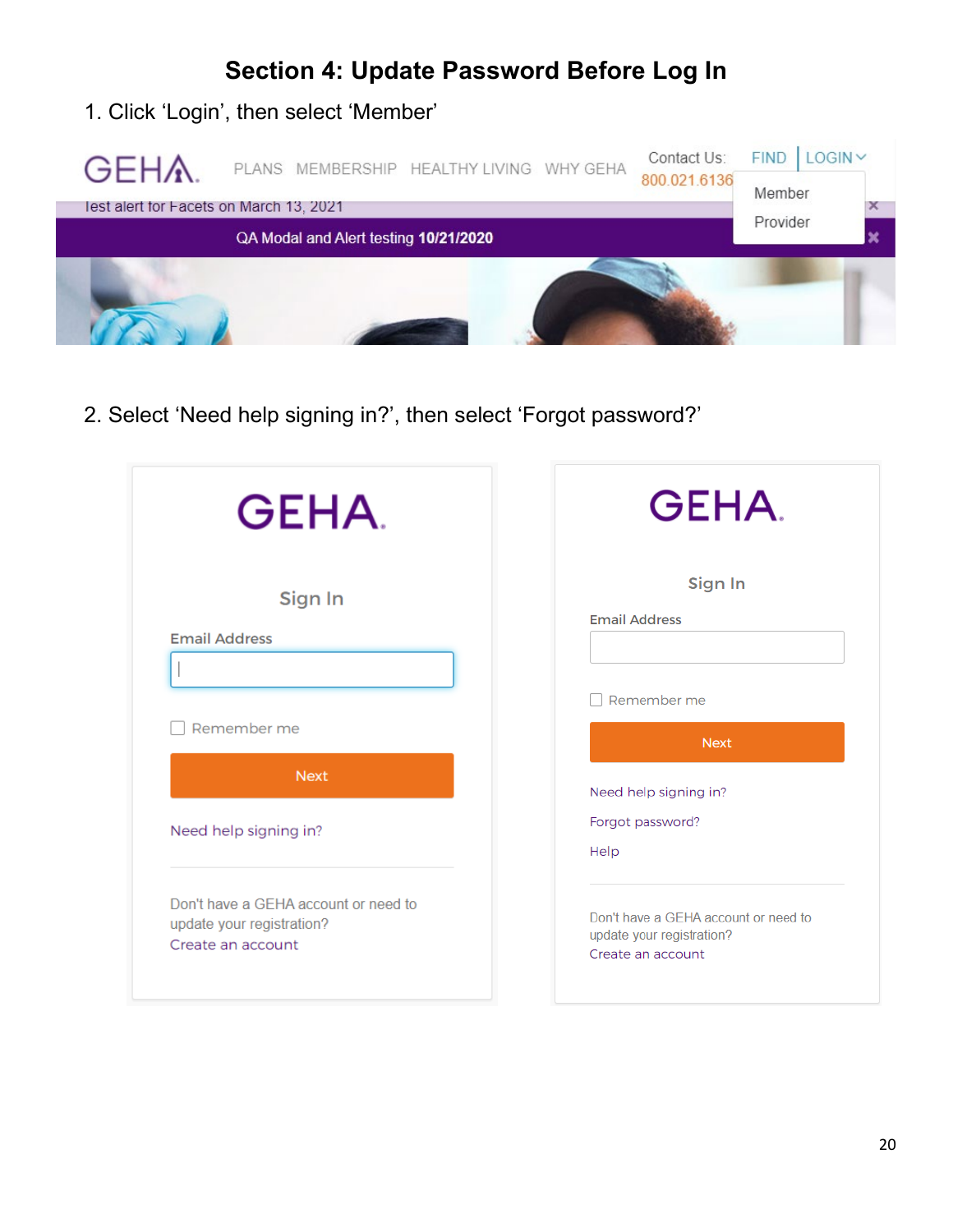3. Enter your email address and select the multifactor authentication option you would like to use. Note: Text and voice can only be used if a mobile phone number has been configured previously.

| <b>GEHA</b>                                                                     |
|---------------------------------------------------------------------------------|
| <b>Reset Password</b>                                                           |
| <b>Email Address</b>                                                            |
| Text or Voice can only be used if a mobile phone<br>number has been configured. |
| <b>Reset via Text</b>                                                           |
| <b>Reset via Voice Call</b>                                                     |
| <b>Reset via Email</b>                                                          |
| Back to sign in                                                                 |

4. A link will be sent to you to reset your password.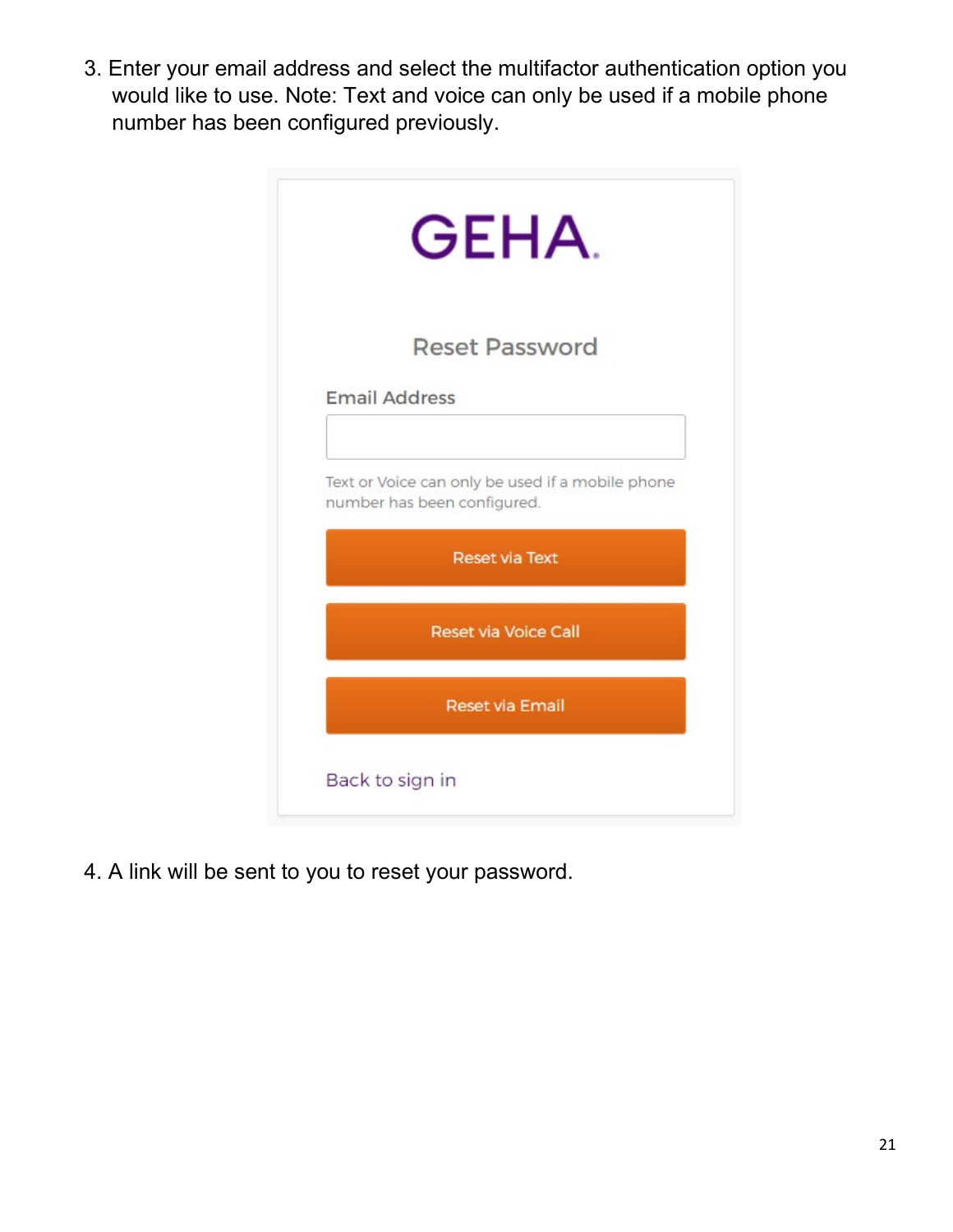5. Select the link, it will direct you to the following screen:

| <b>GEHA</b>                                                                                                                                                                                                                                                                 |
|-----------------------------------------------------------------------------------------------------------------------------------------------------------------------------------------------------------------------------------------------------------------------------|
| Reset your password                                                                                                                                                                                                                                                         |
| Password requirements:                                                                                                                                                                                                                                                      |
| • At least 10 characters<br>• A lowercase letter<br>• An uppercase letter<br>• A number<br>• A symbol<br>• No parts of email<br>• Your password cannot be any of your last 5<br>passwords<br>• At least 2 hour(s) must have elapsed since<br>you last changed your password |
| New password                                                                                                                                                                                                                                                                |
|                                                                                                                                                                                                                                                                             |
| Repeat password                                                                                                                                                                                                                                                             |
| <b>Reset Password</b>                                                                                                                                                                                                                                                       |
| Back to sign in                                                                                                                                                                                                                                                             |

- 6. Input a new password following the password requirements listed.
- 7. Repeat your new password in the field below and select 'Reset Password'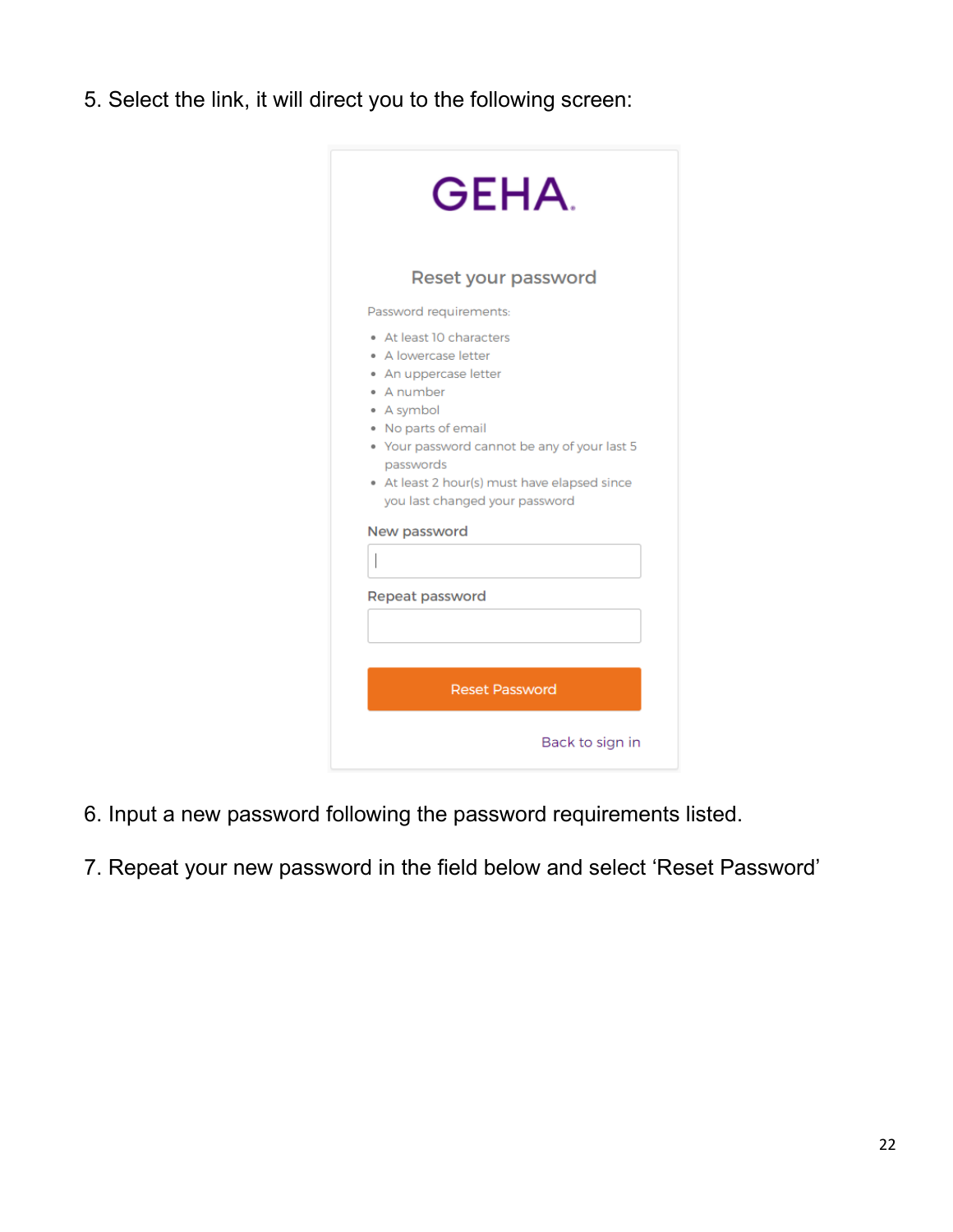8. If the new password fits the password requirements you will be taken to the login verification screen. If you see the following screen you have successfully reset your password:

| <b>GEHA</b>                 |
|-----------------------------|
|                             |
| <b>Verify with Email</b>    |
| Authentication              |
| Send a verification code to |
| Send me the code            |
| Back to sign in             |

9. Follow the prompts to finish logging in.